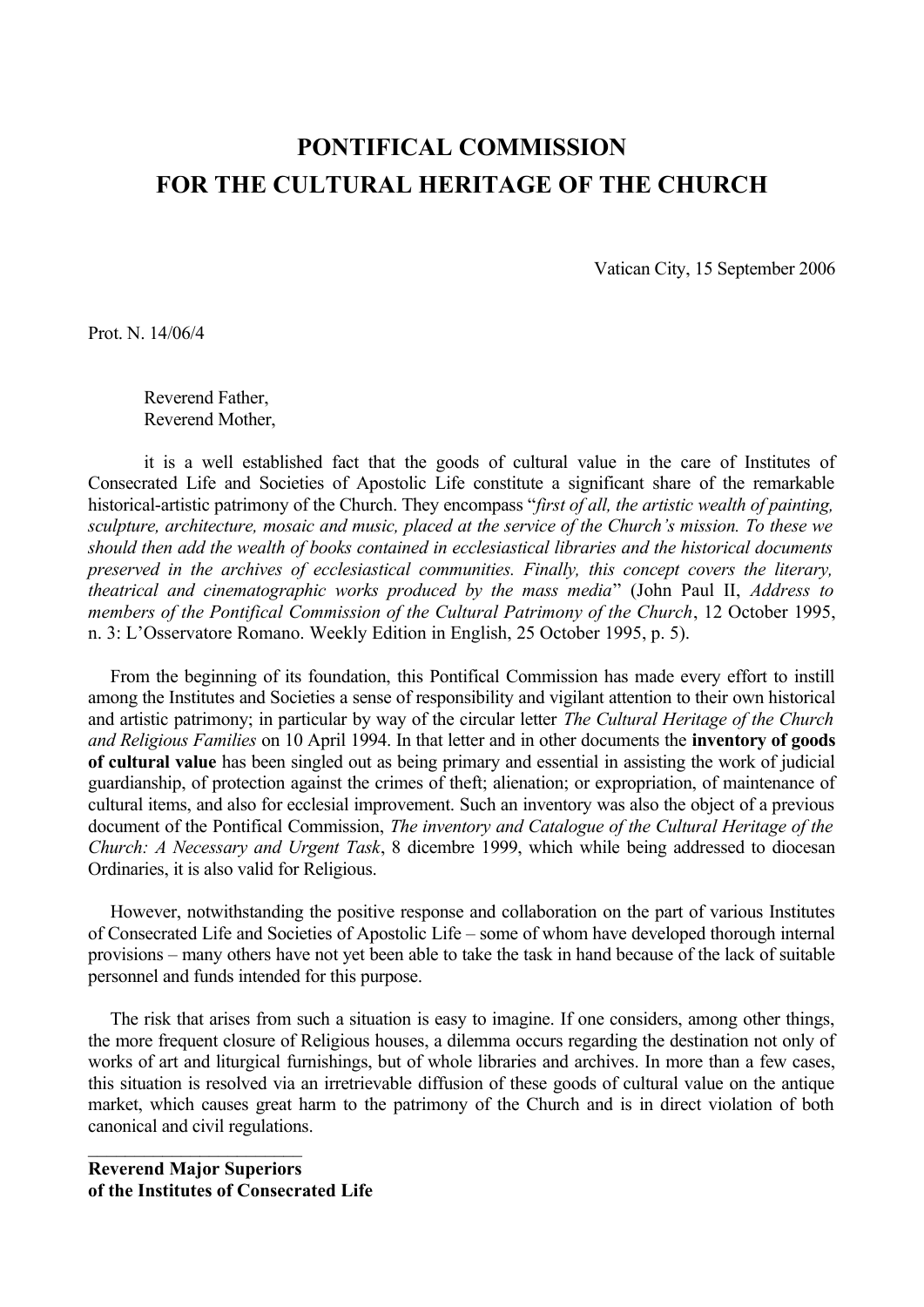## **and of Societies of Apostolic Life**

It is hoped, therefore, that with a sense of responsibility, Major Superiors will in a timely manner take the necessary steps to arrange for an inventory of archival items, libraries and artworks in their possession, located either at the Mother house or in regional houses. Particular attention should be given to goods of cultural value from suppressed Religious houses. The importance of such an inventory is highlighted in can. 1283, 2° *CIC* and can. 1025 *CCEO*.

For Religious communities with the General house in Italy, it is necessary to follow the directions given by the Italian Episcopal Conference (*CEI*). So as to facilitate communication between these two groups, before writing this letter this Pontifical Commission consulted the *CEI*, which in collaboration with the *Istituto Centrale per il Catalogo e la Documentazione* (*ICCD*) initiated, some years ago, a programme of inventory for Ecclesiastical furnishings of artistic and historical value.

With reference to the protection of sacred art, the participation of Religious Superiors is expected according to the 1974 norms *Tutela e conservazione del patrimonio storico artistico della Chiesa in Italia* (*cf*. n. 6) (*Enchiridion della Conferenza Episcopale Italiana*, II, Bologna 1985, pp. 448-460). This is outlined further in the agreement between the Minister for Goods and Activities of Cultural value and the President of the *CEI* (18 April 2000) which pertains to the conservation and consultation of the archives of historical interest and libraries of Ecclesiastical Agencies and Institutions. Institutes of Consecrated Life and Societies of Apostolic Life are included in this agreement (*Enchiridion CEI*, cit., pp. 1419-1441).

Therefore, on the basis of these directions, the *CEI* guarantees that the computer software prepared by the Offices and Services of the General Secretary for the purposes of the inventory of Ecclesiastical goods of cultural value is freely at the disposal of those Institutes and Societies who request it.

Together with the inventory software for historical and artistic goods and archives, the National Office for Ecclesiastical goods of cultural value, where possible, would like to offer the abovementioned Institutes and Societies, formation of personnel, technical assistance and the possibility of a continuing renewal by way of the *Forum sui beni culturali ecclesiastici*. Moreover, a programme relating to Ecclesiastical libraries is already available on the *Ufficio Nazionale Beni Culturali Ecclesiastici* website.

Economic provisions are provided for by the terms of Art. 1, § 3, c) of the *Disposizioni concernenti la concessione di contributi finanziari della Conferenza Episcopale Italiana per i beni culturali ecclesiastici* and Art. 1, § 2 of the relative executive *Regolamento* ("Notiziario della Conferenza Episcopale Italiana" 9/2003, pp. 279-295). Civilly recognized Institutes of Consecrated Life and Societies of Apostolic Life are able to allocate donations for the conservation and consultation of General and Provincial archives as well as libraries of particular importance that are open to the public. Regarding requests for grants, applications must be made by the Major Superior to the Ordinary of the Diocese in whose territory the Religious house is located.

The General Secretary of the *CEI*, and particularly the *Ufficio Nazionale per i Beni Culturali Eccleiastici* are available to the above-mentioned Institutes and Societies which may require assistance. For more detailed information contact the *Centro Servizi Progetti Informatici dell'Ufficio Nazionale per i Beni Culturali Ecclesiastici* of the *CEI* on (green number) 848.580.167 (Dott.ssa Francesca M. D'Agnelli). The principle contact person is Rev. Don Stefano Russo, Via Aurelia 468, 00165 Roma, e-mail: [unbc@chiesacattolica.it](mailto:unbc@chiesacattolica.it)